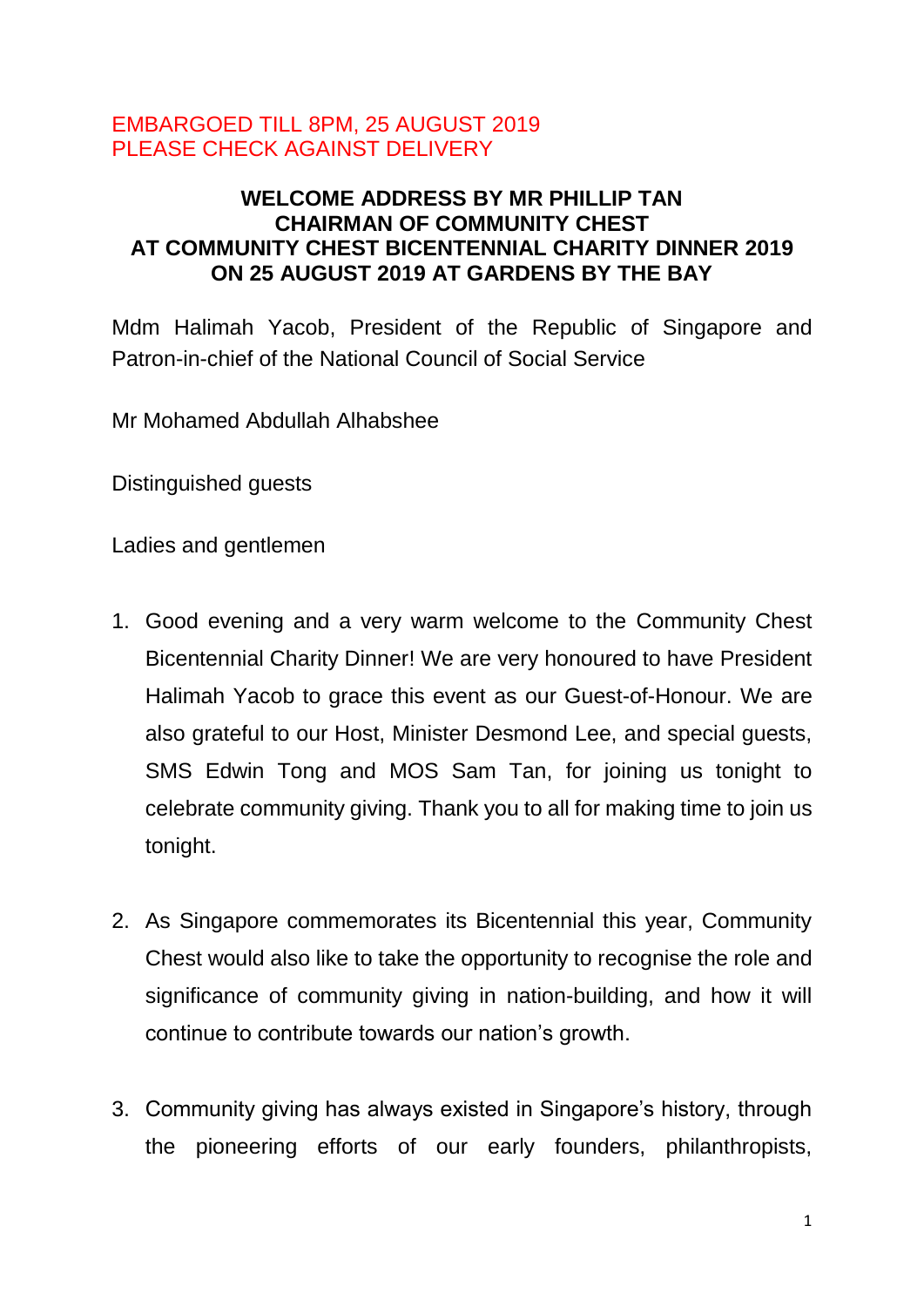businessmen and community leaders who gave back selflessly to their communities, building schools, places of worship and supporting those in need. Many of their early contributions to the community still stand today, providing us with lovely spaces to live, work and play.

- 4. There are many philanthropists and community leaders who had contributed greatly to Singapore's growth and development. They have inspired many of us with their spirit of giving and tonight, we would like to take the opportunity to honour them. We have provided on your table a write-up on the contributions for some of them.
- 5. Like them, many of you also give holistically, both in terms of resources as well as your time, skills and talents. The culinary experience put together by our four local celebrity chefs and vibrant performances you are going to enjoy later are testament to that. Earlier this evening, 200 service users and their caregivers also enjoyed a fun time painting on lanterns, and touring the attractions at Gardens by the Bay.
- 6. All these would not have been possible, if not for the invaluable support from our donors and partners. I would like to thank our venue partner Gardens by the Bay, our Diamond Partners Singtel, SP Group and UOB, all the brands and individuals who have donated auction items, and all of you present today.
- 7. Your support is critical to Community Chest so that we can continue to engage the community and mobilise resources to help those in need to lead dignified and enriching lives.